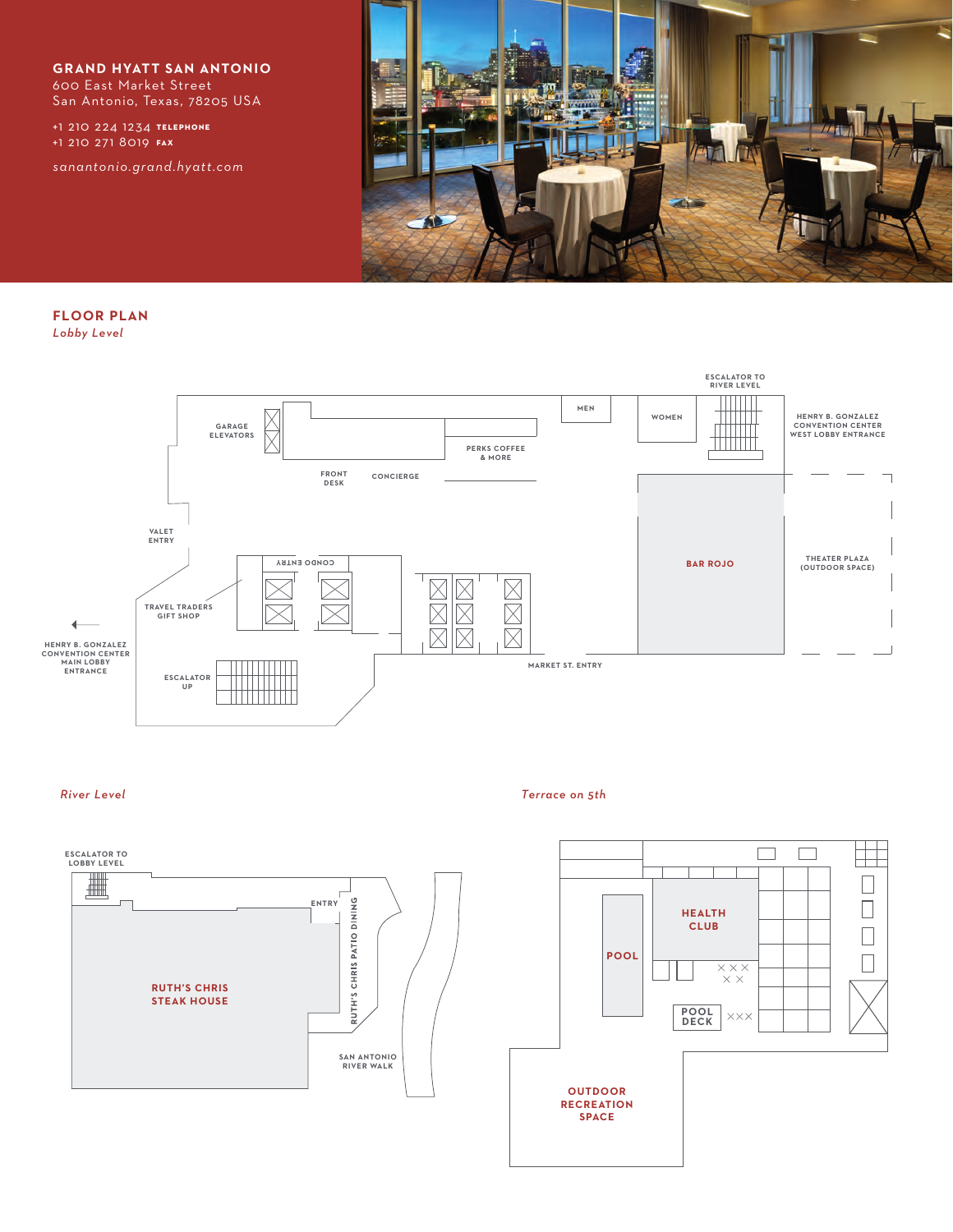**GRAND HYATT SAN ANTONIO** 600 East Market Street San Antonio, Texas, 78205 USA

**telephone** +1 210 224 1234 **fax** +1 210 271 8019

*sanantonio.grand.hyatt.com*



**FLOOR PLAN** *Second Floor*